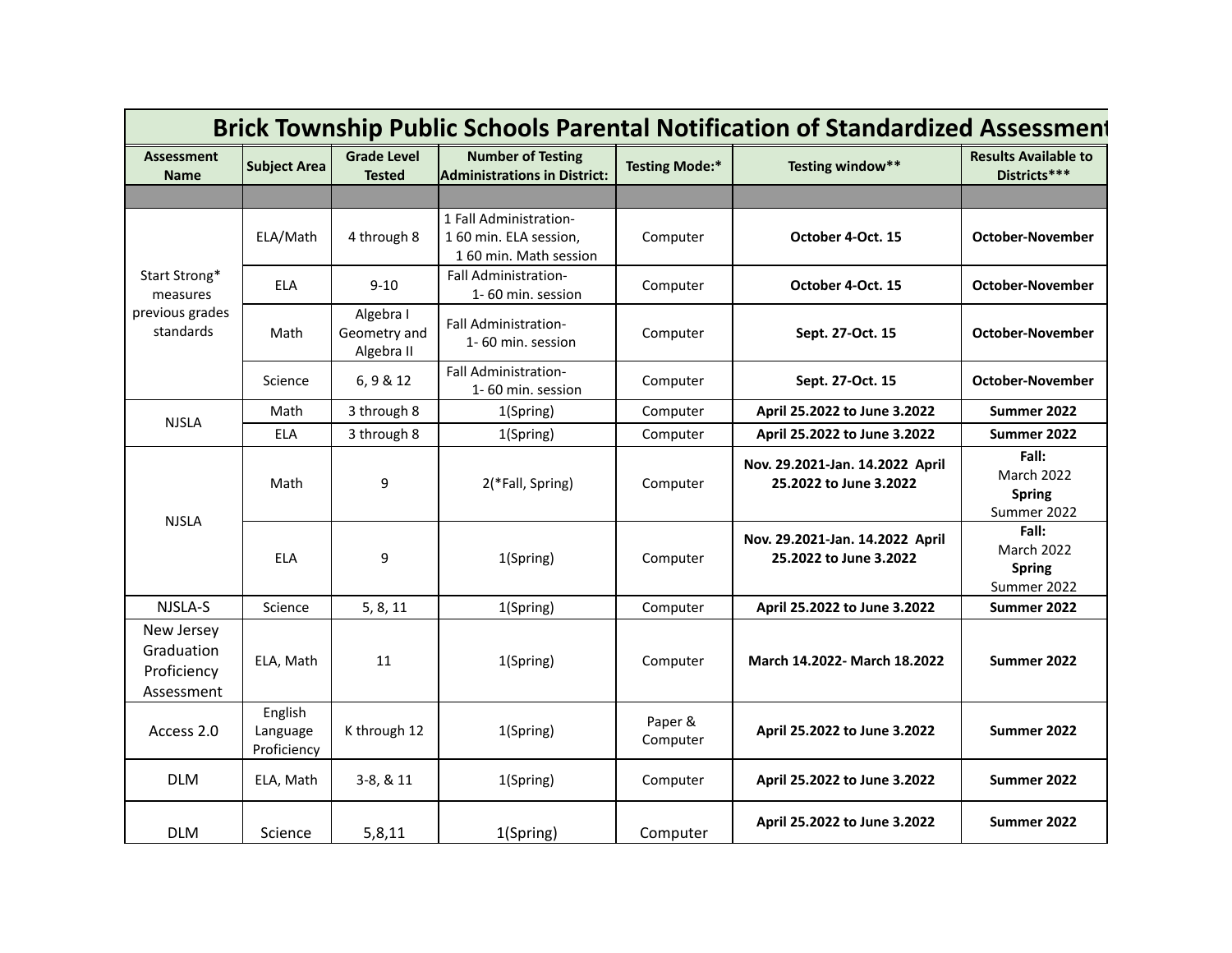| Achieve 3000                        | <b>ELA</b> | $3 - 8$  | 3 (Fall, Winter, Spring)                     | Computer | Fall: Sept. 13-22<br>Winter: Jan.4-8<br>Spring:<br><b>June 1-4</b>                                                                  | <b>NA</b>                                                             |
|-------------------------------------|------------|----------|----------------------------------------------|----------|-------------------------------------------------------------------------------------------------------------------------------------|-----------------------------------------------------------------------|
| <b>F&amp;P BAS</b>                  | <b>ELA</b> | $K-5$    | 3 times a year                               | Paper    | Fall: Sept 13.-Nov. 11<br>Winter: Jan. 4-Feb. 5<br>Spring: April 25 - May 28                                                        | <b>NA</b>                                                             |
| DIBELS <sub>8</sub>                 | <b>ELA</b> | $K-2$    | 3 times a year                               | Paper    | Winter:<br><b>Fall: Sept.13-30</b><br>Jan.4-Feb. 5<br>Spring: May 17-<br>June 11                                                    | <b>NA</b>                                                             |
| i-Ready<br>Diagnostic<br>Assessment | Math       | $K-5$    | K: 2 times a year<br>1-5: 3 times a year     | Online   | Winter:<br>Fall: Sept.13-17<br>Jan. 4-7<br>Spring: April 25-<br>indergaten Only<br><b>Fall: Nov.15-18</b><br>Spring:<br>April 25-29 | District teachers<br>can access results<br>using Teacher<br>Dashboard |
|                                     | ELA & Math | $1 - 5$  | K: Spring Only<br>$1 -$<br>5: 3 times a year | Online   | <b>Fall:</b> Sept.20-24<br>Winter:<br>Jan. 11-21<br>Spring: May 17-27                                                               | District teachers<br>can access results<br>on Link It                 |
| Link It<br><b>Benchmark</b>         | ELA & Math | $6-8$    | 3 times a year                               | Online   | Winter:<br>Fall: Sept.<br>Spring: May<br>Jan.                                                                                       | <b>District teachers</b><br>can access results<br>on Link It          |
| Assessment                          | <b>ELA</b> | $9 - 12$ | 2 times per semester                         | Online   | Fall: Sept. & Jan.<br>Spring: Feb. & May                                                                                            | District teachers<br>can access results<br>on Link It                 |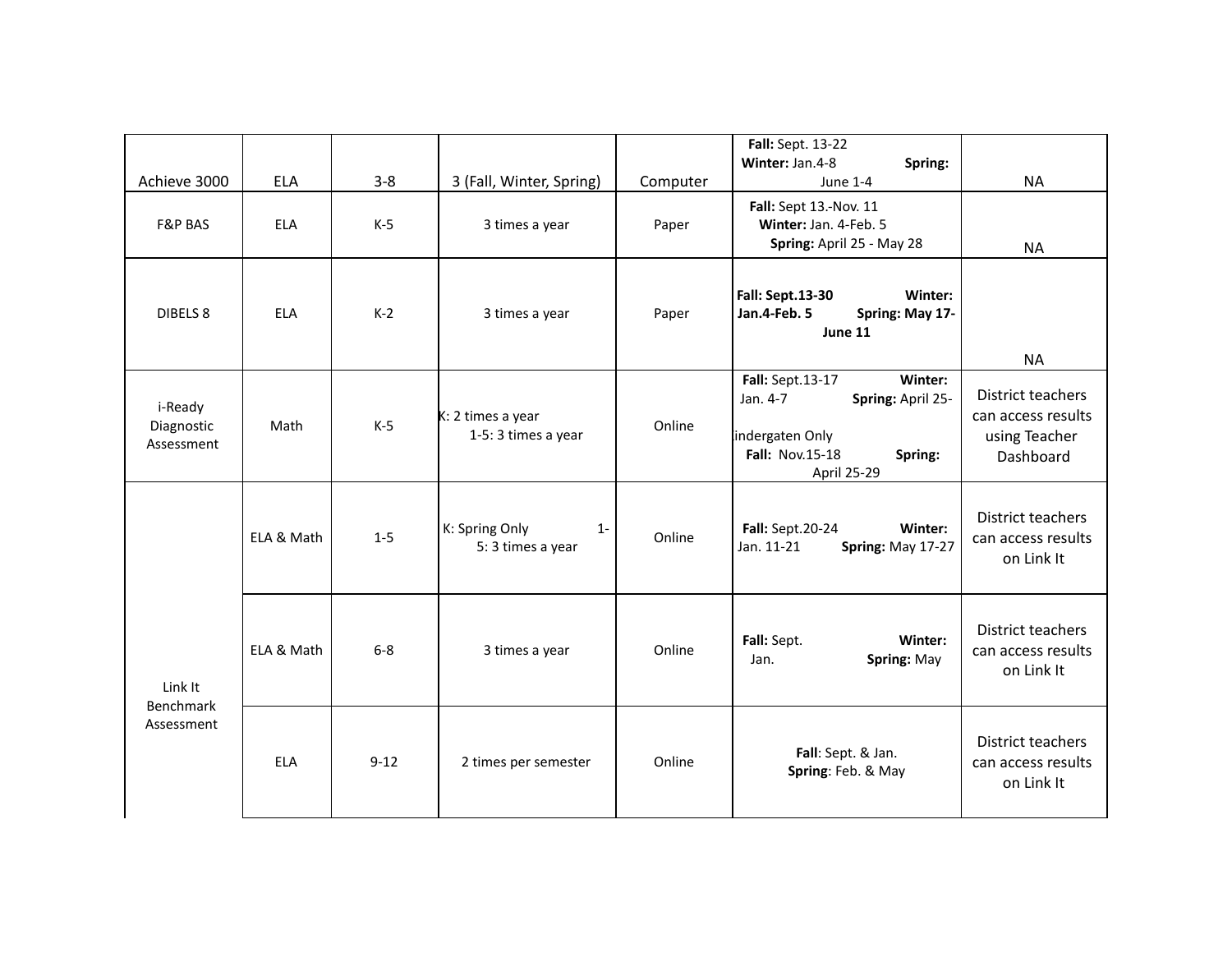|                                                                      | Math         | Algebra 1,<br>Geometry, &<br>Algebra 2 | 2 times per semester        | Online         | Fall: Sept & Jan<br>Spring: Feb & May       | District teachers<br>can access results<br>on Link It |
|----------------------------------------------------------------------|--------------|----------------------------------------|-----------------------------|----------------|---------------------------------------------|-------------------------------------------------------|
| Writing<br>Workshop On-<br>Demand<br>Narrative Writing<br>Assessment | <b>ELA</b>   | $K-5$                                  | 2 times a year (pre & post) | Paper          | <b>Fall:</b> Sept. 9-10<br>Spring: 6/1-6/14 | District teachers<br>can access results<br>on Link It |
| <b>Final Exams</b>                                                   | All Subjects | $9 - 12$                               | End of each semester        | Computer/Paper | Jan. 26-27<br><b>June 15-16</b>             | Reported on Report<br>Cards                           |

\* Testing mode refers to how the student will be administered the assessment. The two types of mode are computer and paper and pencil; some computer-ba the assessment using paper and pencil. Be sure to the inquire about the options if your son/daughter has a medical issue that would not allow him/her to take the tom

\*\* The testing window is period in which districts administer the assessment; it is not the actual number of days it takes a student to test. School districts car windows that it wants to asssess students. Please inquire with your district about the exact testing dates of the assessme

\*\*\* This column indicates when the reports will be available to the district. The district will send out reports to parents as soon as possible. Please contact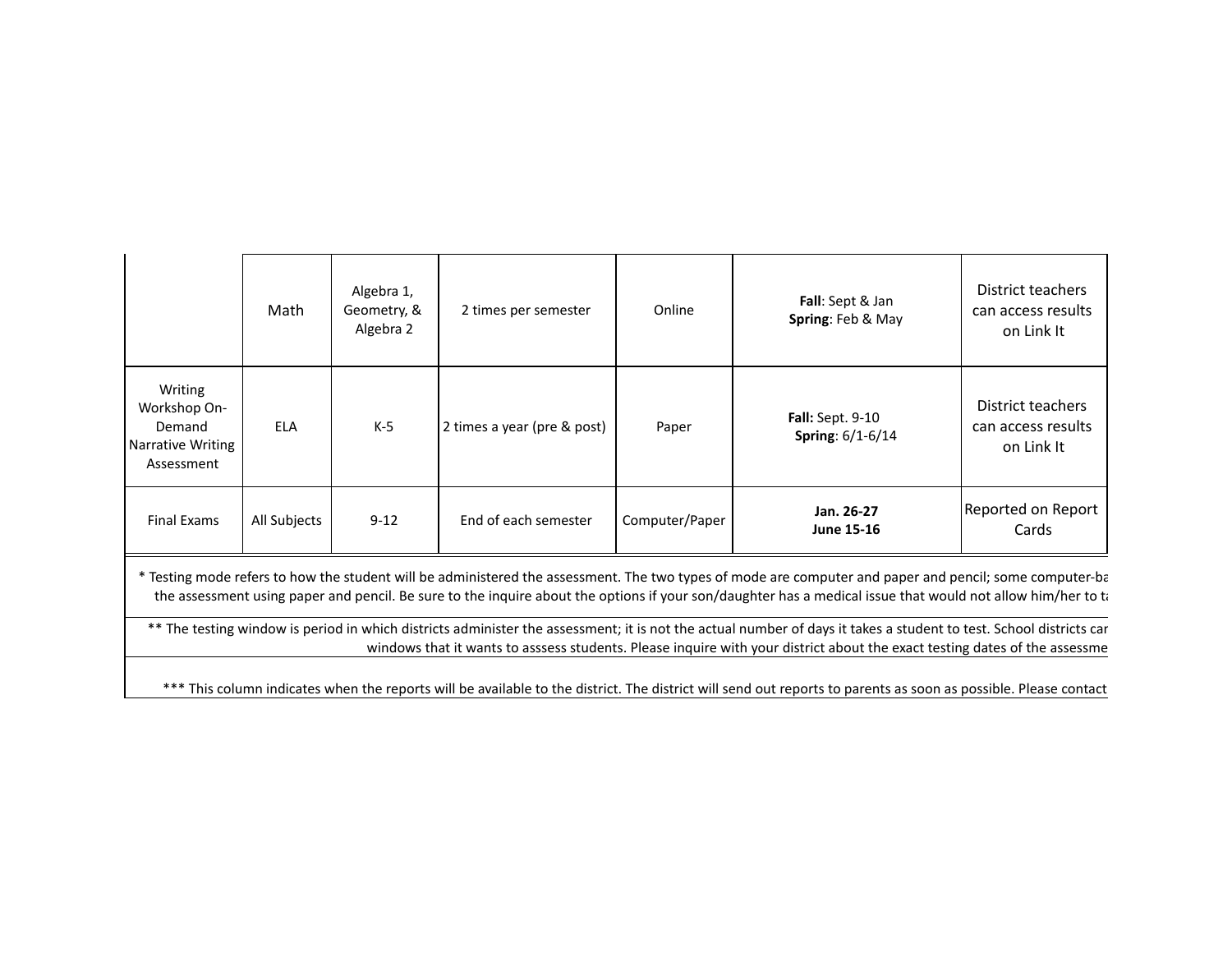| ts SY2021-2022                                                              |
|-----------------------------------------------------------------------------|
| <b>Information for Parents/Guardians</b><br><b>Regarding the Assessment</b> |
|                                                                             |
| <b>NJDOE Assessment</b>                                                     |
| <b>NJDOE Assessment</b>                                                     |
| <b>NJDOE Assessment</b>                                                     |
| <b>NJDOE Assessment</b>                                                     |
| <b>NJDOE Assessment</b>                                                     |
| <b>NJDOE Assessment</b>                                                     |
| <b>NJDOE Assessment</b>                                                     |
| <b>NJDOE Assessment</b>                                                     |
| <b>NJDOE Assessment</b>                                                     |
| <b>NJDOE Assessment</b>                                                     |
| <b>ACCESS for ELLs 2.0</b>                                                  |
| <b>New Jersey Department of</b><br><b>Education Parent Resources</b>        |
| <b>New Jersey Department of</b>                                             |
| <b>Education Parent Resources</b>                                           |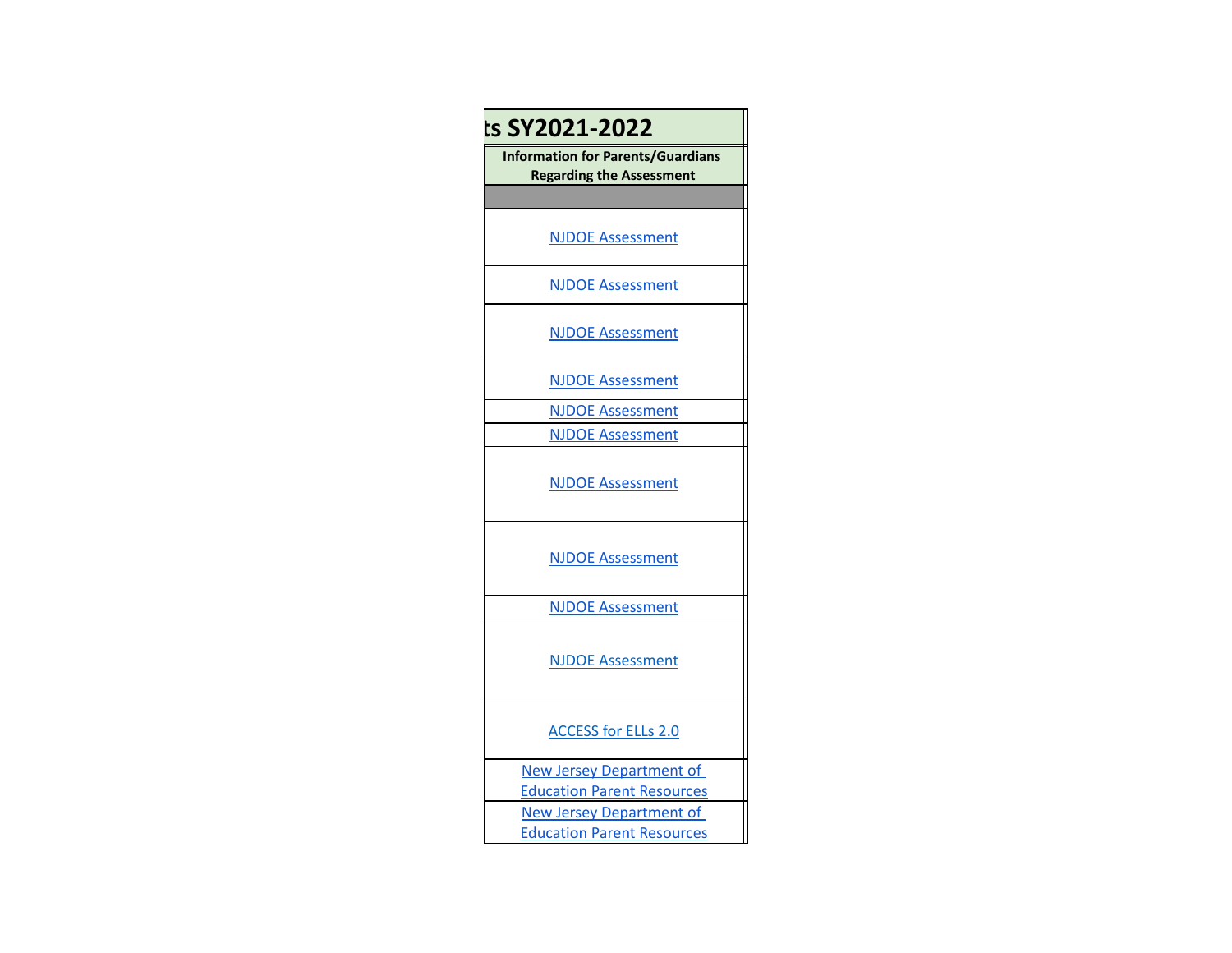| Achieve 3000                                 |
|----------------------------------------------|
| <b>F&amp;P BAS</b>                           |
| <b>DIBELS 8 Parent Guide</b>                 |
| i-Ready Diagnostic Assessment<br>information |
|                                              |
|                                              |
|                                              |